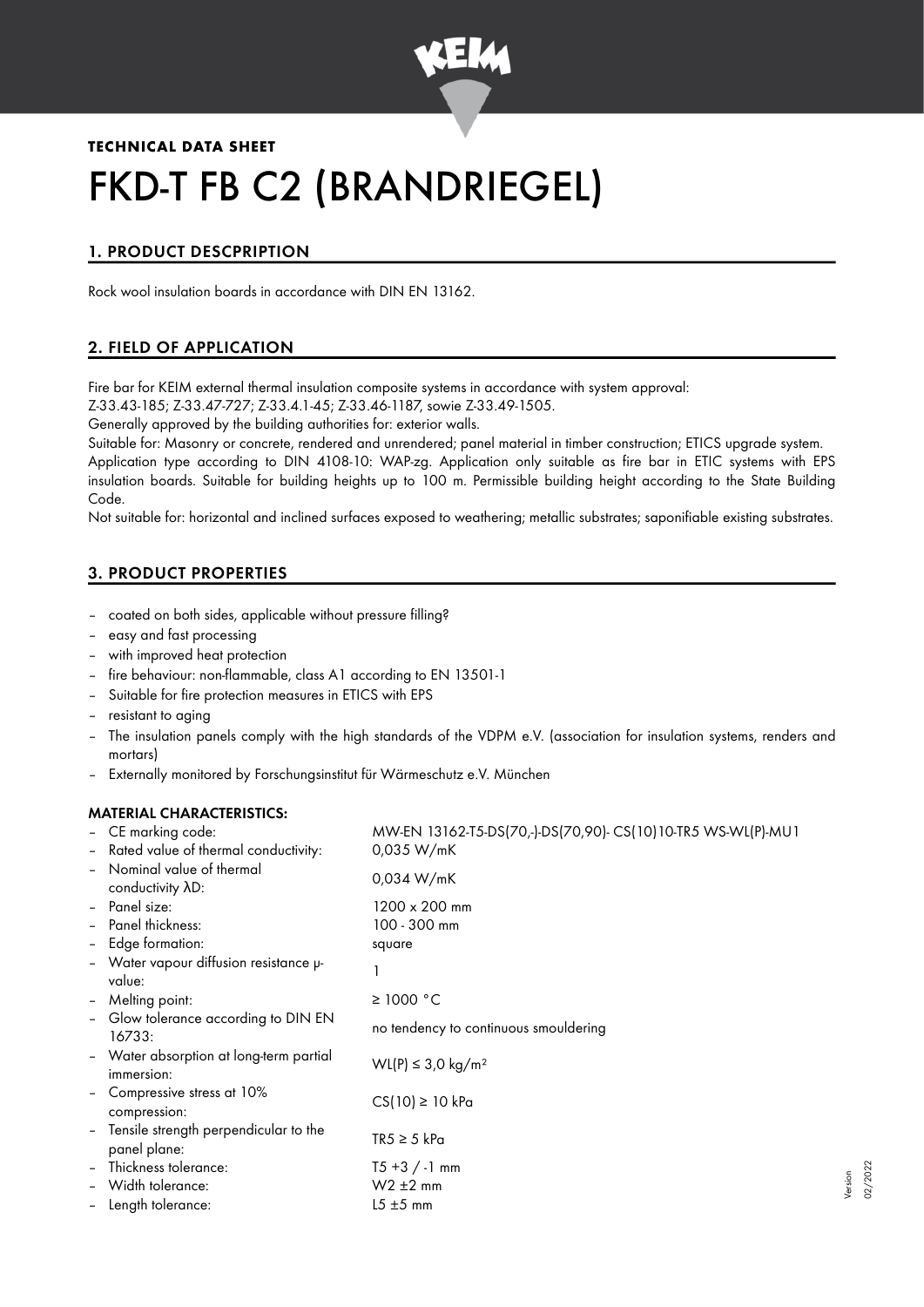- 
- 
- 

Squareness: Squareness: S5 ±5 mm/m Planarity:  $P \pm 3 \, \text{mm/m}$ – Colour shade: yellow-brown

## 4. APPLICATION INSTRUCTIONS

#### SUBSTRATE PREPARATION:

The substrate must be strong, dry, clean, sound and free from adhesion-reducing residues. The permanent compatibility of any existing coatings with the adhesive mortar must be examined by an expert.

#### APPLICATION:

Cut to size using an insulation knife or a suitable insulation saw.

#### GLUING:

Gluing of the fire barrier is always performed over the entire surface using the floating-buttering-method. The adhesive mortar is applied full-cover with a middle bed trowel to the grooved adhesive side of the fire barrier and to the substrate. Press the fire barrier immediately into the adhesive mortar and float into position.

The fire barrier must be strictly dowelled with 3 anchors with a metal expansion element (ejotherm STR U 2G). Cuttings have to have at least 2 anchors per strip. Cuttings under 45 cm individual length are not allowed. Unavoidable gaps have to be stuffed with mineral wool. Locations of individual fire barriers as well as necessary additional regulations are specified in the relevant building authority approval certificate. When designing an ETICS with a render finish the following fire barriers on masonry or concrete have to be performed.

Plinth fire barrier:

— Height of the plinth fire barrier maximum 0.9 m above ground level or beginning of the ETICS.

— No additional plinth fire barrier is required in patios or balconies that are not ground-level and privately used and accessible.

— Plinth fire barriers may be butted into door and window reveals. Reveal insulation has to be performed non-flammable.

Ground level fire barrier:

— Height of the ground level fire barrier is about storey ceiling.

— Maximum distance to the ground level fire barrier is 3.0 m (if required additional fire barriers need to be installed).

— Up and down stepping is permissible up to a maximum height of 1.0 m.

Fire barrier in the transition 2nd to 3rd floor:

- Maximum distance to the fire barrier underneath is 8.0 m (if required additional fire barriers need to be installed).
- Up and down stepping is permissible up to a maximum height of 1.0 m.

End fire barrier:

— Maximum distance of the end fire barrier is 1.0 m to the end of the ETICS.

— On mineral substrate

— In the area of the parapet, the end fire barrier can be omitted if spread of fire to adjacent combustible insulation materials is prevented.

#### Additional fire barriers:

— Additional fire barriers must be used for buildings with 5 stories or more.

— All-round, every 2 floors

— Up and down stepping is permissible up to a maximum height of 1.0 m. General instruction with regard to gluing: Do not apply adhesive to the panel joints. Do not create an insulation panel joint over a joint in the substrate underneath.

#### DOWELING:

Check the adhesion of the insulation panels after at least 3 days. Insulation panels that are not bonded or damaged must be replaced. The dowelling is carried out in glued and dowelled ETIC systems with ETICS plate dowels according to DIN EN 1991-1-4/NA, that are approved by the building authority or at European level. The required dowel quantity depends on the building height and the respective wind zone in which the building is located.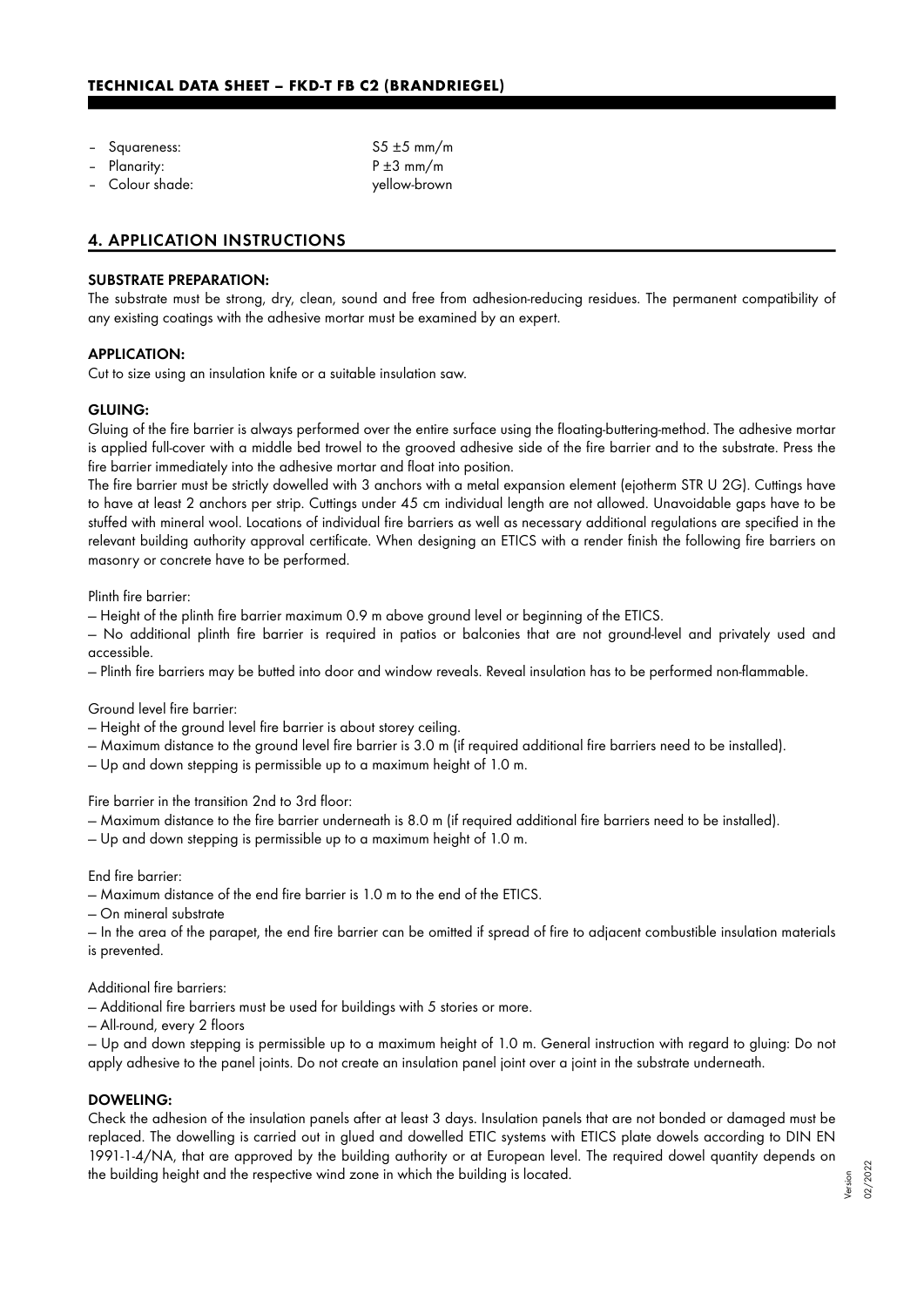#### REINFORCEMENT:

After a sufficient setting time of the adhesive, apply the mixed, system-specific reinforcing mortar evenly to the insulation panels, preferably with a 10 mm toothed trowel. Embed the system-specific Glasfaser-Gittermatte (glass fibre mesh), overlap the edges by 10 cm and fill wet-in-wet with system-specific reinforcing mortar. The system-specific Glasfaser-Gittermatte should be embedded in the middle (layer thicknesses up to 6 mm) or in the upper third (layer thicknesses from 6 mm). Thickness of the reinforcing layer depends on the respective system approval and can be in the range of max. 3 - 15 mm. On uncoated sides of mineral wool insulating materials, a press filler must be applied.

# 5. PACKAGING / TECHNICAL DATA

| Panel<br>size [mm] | Panel<br>thickness<br>[mm] | $m2$ per<br>bundle | <b>Pieces</b><br>per unit | $m2$ per<br>pallet | <b>Bundle per</b><br>pallet |
|--------------------|----------------------------|--------------------|---------------------------|--------------------|-----------------------------|
| 1200 x<br>200      | 100                        | 0.96               | $\overline{4}$            | 11.52              | 12                          |
| 1200 x<br>200      | 120                        | 0.96               | $\overline{4}$            | 9.6                | 10                          |
| 1200 x<br>200      | 140                        | 0.96               | 4                         | 7.68               | 8                           |
| 1200 x<br>200      | 160                        | 0.96               | $\overline{4}$            | 5.76               | $\boldsymbol{6}$            |
| 1200 x<br>200      | 180                        | 0.96               | $\overline{\mathcal{A}}$  | 5.76               | $\boldsymbol{6}$            |
| 1200 x<br>200      | 200                        | 0.96               | 4                         | 5.76               | $\boldsymbol{6}$            |
| 1200 x<br>200      | 220                        | 0.48               | $\overline{2}$            | 4.8                | 10                          |
| 1200 x<br>200      | 240                        | 0.48               | $\overline{2}$            | 4.8                | 10                          |
| 1200x<br>200       | 260                        | 0.48               | $\overline{2}$            | 3.84               | 8                           |
| 1200 x<br>200      | 280                        | 0.48               | $\overline{2}$            | 3.84               | 8                           |
| 1200 x<br>200      | 300                        | 0.48               | $\overline{2}$            | 2.88               | $\boldsymbol{6}$            |

# 6. STORAGE

| max. storage time       | <b>Storage conditions</b>         |  |  |
|-------------------------|-----------------------------------|--|--|
| no maximum storage time | drv<br>protect against weathering |  |  |

## STORAGE INFORMATION:

Max. Observe stacking height of 2 m. Transport packaging is not sufficient weather protection.

# 7. DISPOSAL

02/2022

Version